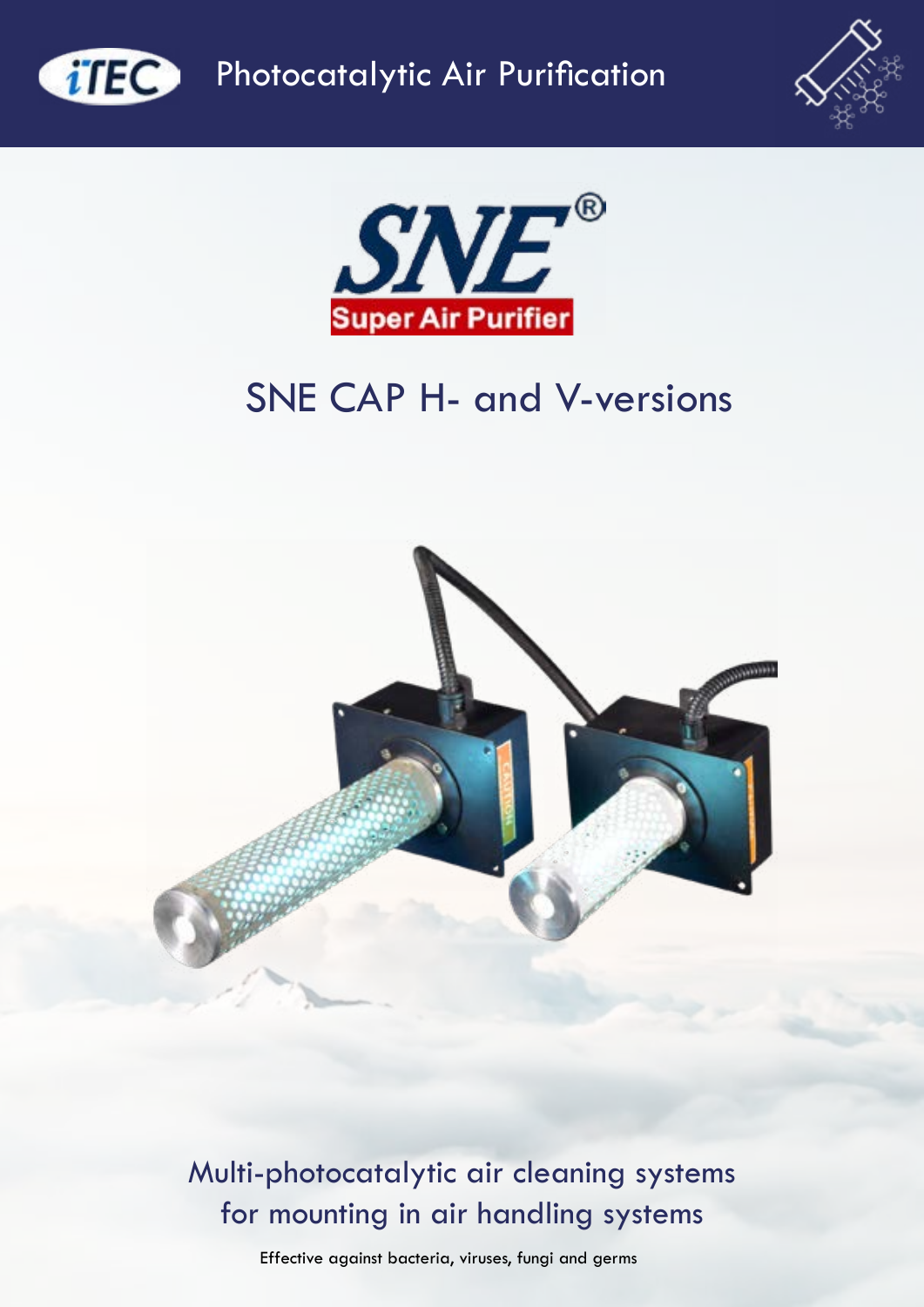### SNE CAP H- en V- versions



#### **Elimination of micro-organisms and odors for a pleasant and healthy indoor climate**

In order to provide spaces with fresh, cool or warm air, many buildings are equipped with an air treatment system, in which air is extracted from the individual spaces and, if desired, it is cooled, heated and (partially) refreshed and redistributed throughout the building.

These systems thus ensure a pleasant indoor climate and are barely or not perceptible to the people present in the building.

However, the conditions in these systems are often ideal for the growth of microorganisms and if a source is present in one room, it will spread throughout the property. The dark, dusty and humid conditions in the air ducts are an ideal breeding ground for the growth of bacteria, viruses and fungi. Filters in air handling systems are not fine enough to stop micro-organisms and will not stop odors or volatile substances, in fact; filters will start to spread unpleasant odors themselves over time.

- UV Photocatalytic Air Purification for HVAC Systems
- Quick and easy to install in an air duct or air handling unit • Available for HVAC systems with medium ozone, with high ozone for odor control and without ozone for professional air purifiers or air conditioners
- Effective against micro-organisms and volatile substances
- Fights viruses, bacteria and fungi
- Prevents the spread of germs in the office, commercial building, ship and/or offshore installation
- Photocatalysis to enhance the air-disinfecting effect of UV light
- Various versions available for different air volumes, applications and room sizes
- Air purification without filters
- Stable operation with a UV cell life of approx. 8,000 hours







The SNE CAP devices use UV/photocatalytic technology to eliminate micro-organisms. By using ultraviolet light in combination with photocatalyst, the micro-organisms in the air are killed and odors and volatile compounds are oxidized. By using multiple photocatalytic materials, the effectiveness against various contaminants is increased. These applied technologies (MCI) have been developed and patented by SNE itself.

The optimal placement in an air ventilation system is on the intake side where the air to be recirculated is drawn from the rooms, in this way micro-organisms, volatile substances and odors are neutralized before they are circulated through the air treatment system. But the device can also be used in other places and in other types of air treatment systems for effective air purification.

The SNE CAP devices are easy to install and can be installed inside or partially outside the air duct. Making a few holes and connecting the power supply (220V) is sufficient to start using the device.

In addition to use in air circulation systems, the SNE CAP devices are also suitable for installation in professional air purifiers, drying cabinets and ventilation systems.

#### **Overview of properties:**

### Photocatalytic Air Purification

#### **The SNE-CAP models are available in 2 versions**

**CAP-H**, these models have been developed for use in air ducts with the focus on the recirculation ducts that draw the air from the rooms for recirculation through the air handling unit. These models produce some ozone which, as the air travels some distance through the air ducts, breaks down again.

**CAP-V**, these models do not produce ozone and can therefore be mounted where the purified air is blown directly into the room, which can be in all kinds of situations, from HVAC system to air purifier or point extractor.

In addition to these 2 models, there is also a VBO series, these devices have been developed for application against odors and can be used in extraction installations (catering or industrial) or in a recirculating system for air disinfection where there are no people in the room at that time. present. Because these devices produce much more ozone, the VBO models are not intended for recirculation in locations where people are present. These VBO devices are available as CAP (single UV/photocatalytic cell) and FAP (two UV/photocatalytic cell) versions.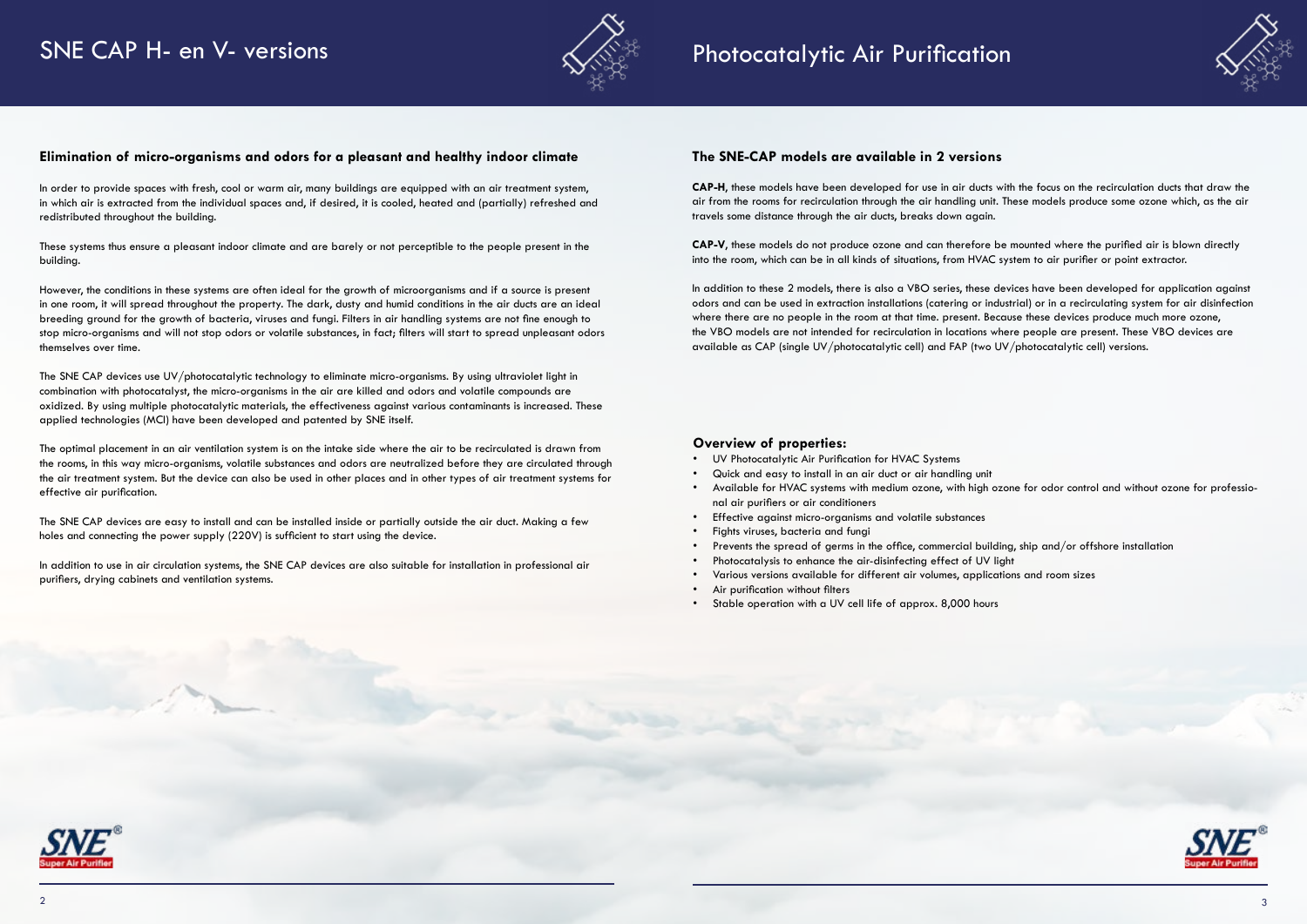An **HVAC (Heating Ventilation Air Conditioning)** air handling system in a building is similar to the respiratory system in the human body. The system provides the persons present in the building with treated air (heated, cooled or ventilated) just like the breathing system provides the blood circulation with oxygen. Both systems are indispensable when it comes to allowing the body or the inhabitants to function.





However, the conditions in the air ducts of the HVAC system can form a hotbed for many forms of pollution, the moist, dark conditions pose a large number of micro-organisms (bacteria, fungi, viruses, spores) able to survive and multiply, which in turn can produce different kinds of contaminants (unpleasant odors, volatile substances, bacteria and their excrement).

Building materials and interior elements such as furniture, paint, chipboard and carpet are especially like these relatively new are a source of volatile organic compounds (VOCs) such as formaldehyde, benzene, toluene and xylene.

The polluted air that is spread throughout the building as a result inevitably leads to health complaints and absenteeism, some examples of symptoms include:

- Irritated airways
- \* Spread of viruses such as flu
- \* Irritated eyes/contact lenses
- **Headache**
- Greater susceptibility to colds and allergens
- **Fatigue**
- Difficulty concentrating

These health complaints related to the work or living environment are known as the Sick Building Syndrome.

#### **The need for air purification**

Just as the human respiratory system is equipped with air filtering, so must an HVAC system of a filter system. Filters are generally used for this, they are very effective in "sifting" from the air most of the airborne contaminants such as dust, fluff, larger pollen, hair and dander. Some of the larger micro-organisms are also captured.

However, most micro-organisms are not caught by the filters. The organisms (such as bacteria, fungi) that are collected are given the opportunity to multiply in the filter due to the large amount of nutrients that are also captured by the filter. This causes the filters to become hotbed of micro-organisms, a large part of which moves through the filter at some point and ends up in the air (such as gram-negative bacteria). The filters must be treated as a biological risk (biohazard) when replaced. The volatile substances pass through the filter and are not or hardly reduced.

#### **Photocatalytic air purification for germ control**

The alternative is an air cleaning system that actively oxidizes and sterilizes the contaminants in the air. Not only is the air that goes through the cleaning system cleaned, but oxidants are added that spread into the air and eliminate the contaminants there.

SNE developed the MCI air disinfection technology for application in the air ducts of air circulation systems such as air conditioning, air circulation and balanced ventilation systems. By applying ultraviolet light in combination with photocatalysis kills the microorganisms in the air and odors and volatile substances are oxidized. The applied technologies have been developed and patented by SNE itself.

#### **The sterilizing effect of ultraviolet light**

Ultraviolet light penetrates the cell wall of an organism and reacts there with the DNA of the organism. The C=C carbon compounds in the molecules of the organism are broken down. This leads to the death of the cells, which prevents the organism from growing or multiplying.

Optical catalysts are used in combination with the UV light, these are compositions of substances that, when UV light is shined on them as a result of a catalytic reaction, are gaseous hydrogen peroxide (H2O2), hydroxyl radicals (OH), negative ions (O3-), ozone ions (O3) and superoxides (O2-).

The emission of these oxidizers triggers an oxidation process in which bacteria, viruses, micro-organisms and fungi are oxidized, in this process the oxidizers are simultaneously oxidized to oxygen and hydrogen. The system is also effective against volatile substances such as formaldehyde, smoke and unpleasant odors. The contaminants and oxidizers balance each other, resulting in clean, pure, odor-free air.

The **SNE MCI system (Multi Catalytic Oxidation)** uses high-quality UV-C lamps of German manufacture (Heraeus), which, partly due to the use of quartz glass, have a 30 to 60 percent higher energy yield compared to conventional UV lamps of the same length. For the various applications, there is a choice between lamps that generate ozone (natural quartz, 184 and 254 nanometers), or lamps without ozone production (synthetic glass, only 254 nanometers).

Different types of optical catalysts produce different types of catalytic reactions and all have different benefits, the MCI system uses two different optical catalysts to combat a wide spectrum of contaminants more effectively.

The MCI induct air sterilizer program consists of various models of units, equipped with one or two UV lamps/optical catalysts (MCI cells) of various lengths, in combination with various applicable UV lamps (different strengths of ozone production or ozone-free), making it possible to to put together a combination of technologies and devices for every possible circumstance (size of the property, number of people present, size/capacity HVAC system, etc.).



# The importance of air purification in air handling systems

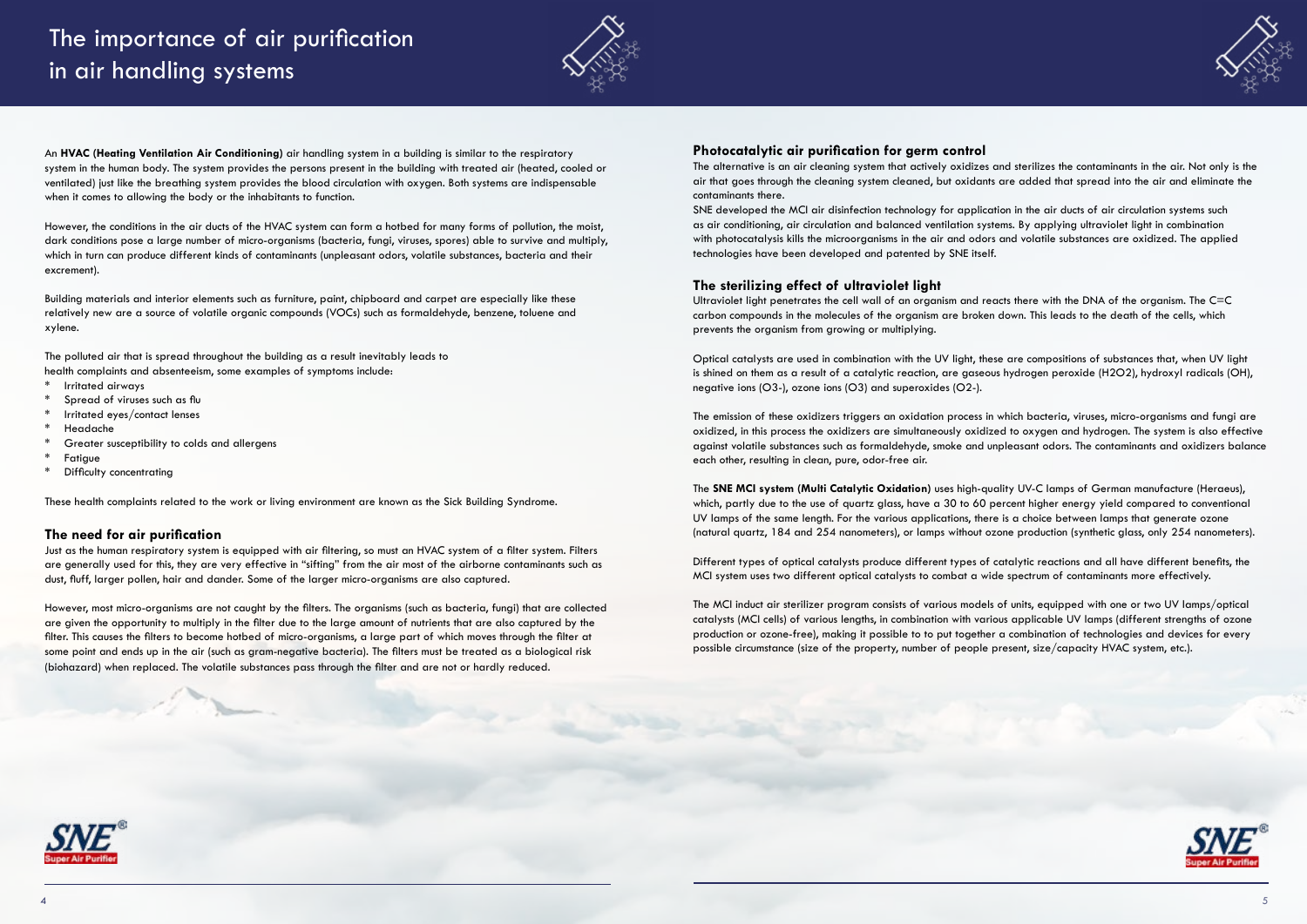# Photocatalytic Air Purification









### SNE CAP H- and V-versions

In the air recirculation extraction points to eliminate germs or micro-organisms present in individual rooms before they can enter the air handling system



### SNE CAP VBO / FAP VBO

In air ducts of exhaust systems to eliminate odors before they spread outside the property and can cause nuisance.



The SNE systems can be used in a variety of situations, below you can see an example of the most common application of the individual SNE devices in an air treatment system: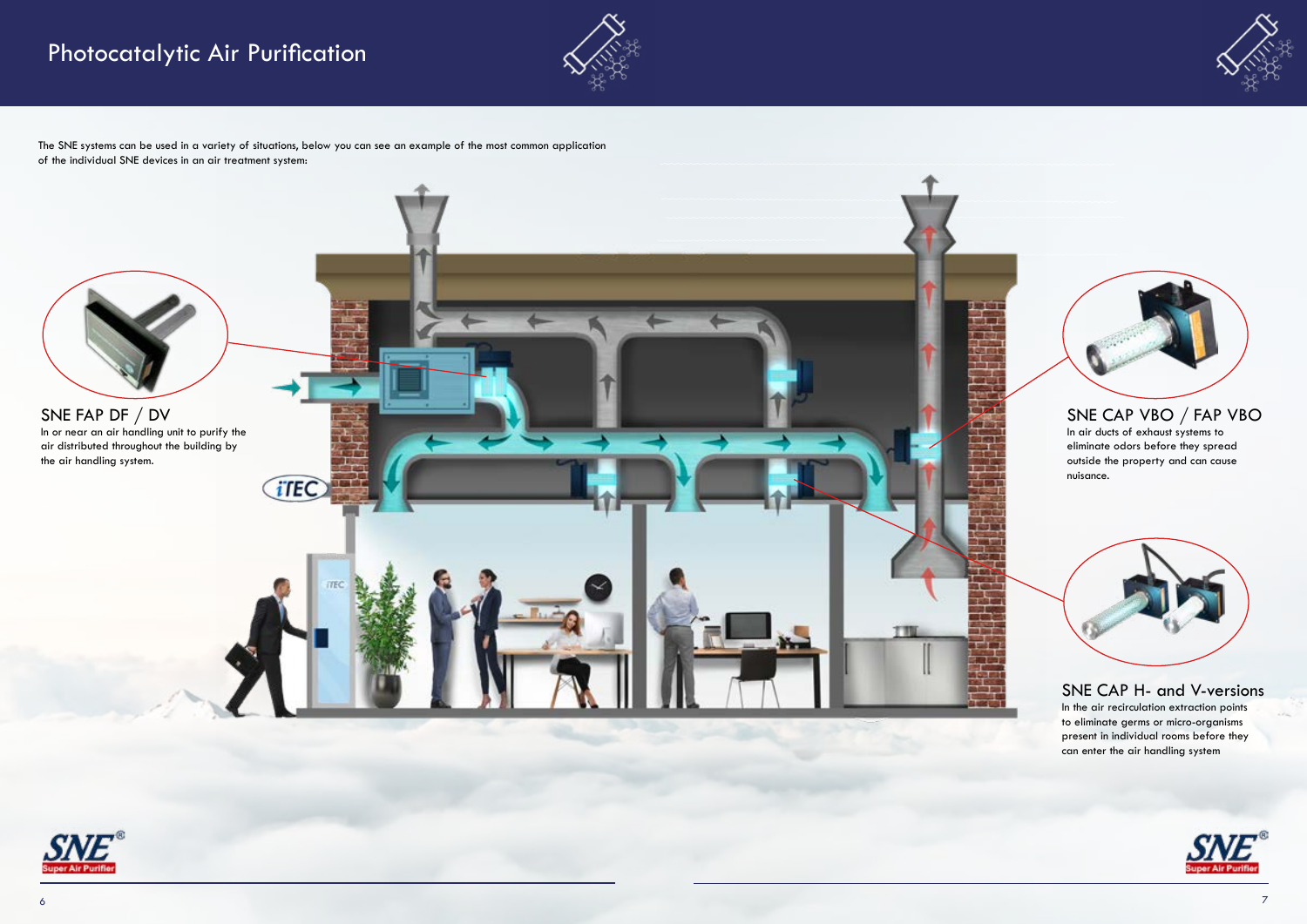



### **Effective against bacteria, viruses, fungi and volatile substances**





**Smoke Scents**









Strachybotrys chartarum Candida albicans

Bacillus spp



Bird Flu (Avian Flu virus) Sars virus H1N1 Norwalk virus



**Volatile Compounds** Formaldehyde Xylene/Toluene benzene Trichloroethylene Chloroform Ammonia Alcohols Acetone

Allergens (Ultra-) particulate matter pollen



| Model              | For floor space           | For air transit                   | <b>UV Cel</b>     | <b>Wattage</b> |
|--------------------|---------------------------|-----------------------------------|-------------------|----------------|
| <b>CAP - 80V</b>   | $40 - 60$ m <sup>2</sup>  | $100 - 1.000$ m <sup>3</sup> /uur | $1x$ 127 mm       | $<$ 5W         |
| <b>CAP - 100V</b>  | $60 - 120$ m <sup>2</sup> | 100 - 3.000 m <sup>3</sup> /uur   | $1 \times 212$ mm | $<$ 9 W        |
| <b>CAP - 100HV</b> | $60 - 150$ m <sup>2</sup> | 100 - 4.000 m <sup>3</sup> /uur   | $1 \times 287$ mm | < 12W          |

| <b>Model</b>       | For floor space           | For air transit                     | <b>UV Cel</b>     | <b>Wattage</b> |
|--------------------|---------------------------|-------------------------------------|-------------------|----------------|
| <b>CAP - 20H</b>   | $10 - 20$ m <sup>2</sup>  | 400 - 600 m <sup>3</sup> /uur       | $1x$ 127 mm       | $<$ 5W         |
| <b>CAP - 40H</b>   | $20 - 40$ m <sup>2</sup>  | $600 - 800$ m <sup>3</sup> /uur     | $1x$ 127 mm       | $<$ 5W         |
| <b>CAP - 60H</b>   | $40 - 60$ m <sup>2</sup>  | 800 - 1.000 m <sup>3</sup> /uur     | $1x$ 127 mm       | $<$ 5W         |
| <b>CAP - 80H</b>   | $60 - 80$ m <sup>2</sup>  | $1.000 - 2.000$ m <sup>3</sup> /uur | $1x$ 127 mm       | $<$ 5W         |
| CAP - 100H         | $60 - 120$ m <sup>2</sup> | $1.000 - 3.000$ m <sup>3</sup> /uur | $1 \times 212$ mm | $<$ 9 $W$      |
| <b>CAP - 100Hz</b> | $80 - 150$ m <sup>2</sup> | $2.000 - 4.000$ m <sup>3</sup> /uur | $1 \times 287$ mm | <12W           |



#### **SNE CAP-H (production of some ozone)**

#### **SNE CAP-V (ozone-free)**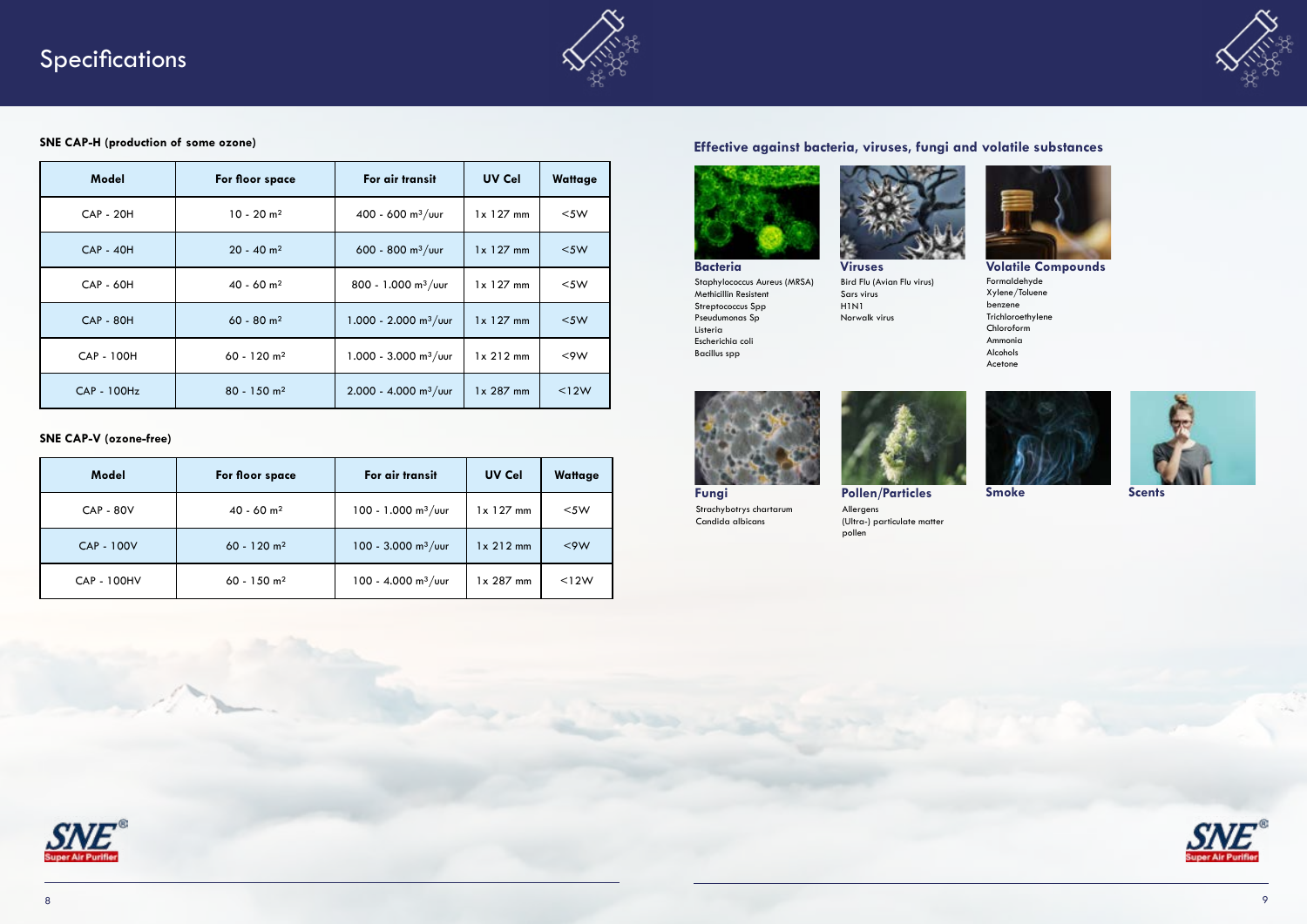







### $\sim$

Galaxy Entertain Group, Macau Nokia Siemens Networks Shanghai Ltd.<br>Nokia Siemens Networks Shanghai Ltd.

GRAND Ritz-Carlton Hotel Central Hong Kong

Hong Kong Bank of China Centre Thomson Reuters, Shanghai Office<br>
Thomson Reuters, Shanghai Office

Mitsubishi Elevator Hong Kong TsimShaShui Plaza, Hong Kong TsimShaShui Plaza, Hong Kong



**EUROPE AMERICA**

番

thyssenkn



Fuchs Umwelttechnik (industrial air purification) **FUCHS** LeBlanc & Associates LLC, Los Angeles USA



Metamount Schweiz AG (Agrochemicals)

Oleg Strashnov (heavy lift vessel)

Thyssenkrupp materials (lift installations)

**ASIA**

Coca-Cola Beverages Shanghai Co Ltd MGM MGM Hotel, Macau

Chang Sha Huanghua International Airport Macau University of Science and Technology Hospital



**BROGES HYATT** 



### References